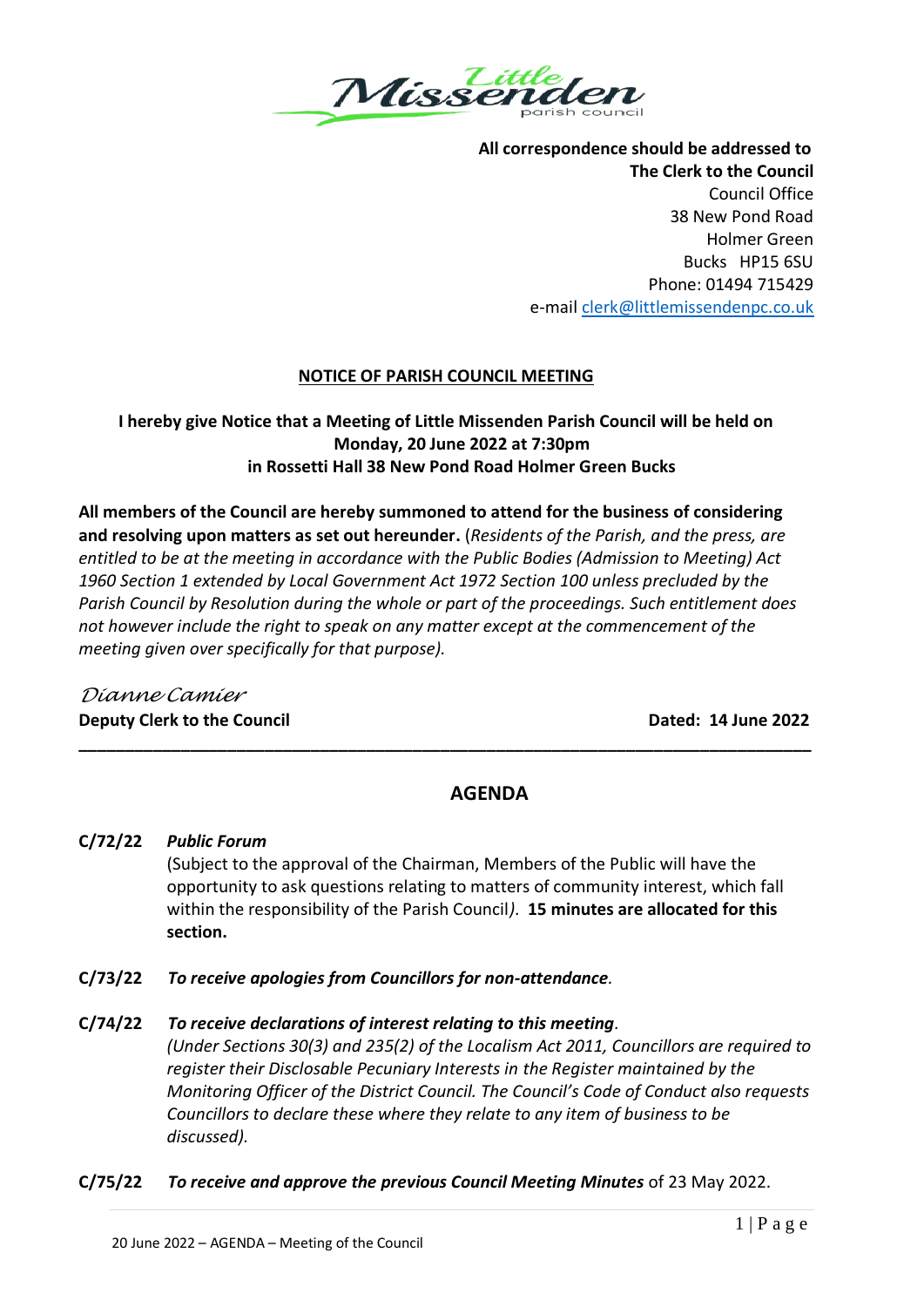

# *C/76/22 To receive and note reports from Buckinghamshire Unitary Councillors*

#### **C/77/22** *Individual Committee Reports*

- *77.1 Chairman's Report*
	- a) The Role of Chair
	- b) My future on the Council
	- c) HGSA Lease Update
	- d) In memory of Sandra Geraghty
	- e) To confirm acceptance of Role of Chair of finance by Councillor D Hill, as he was unable to attend the Annual Meeting of the Council.

#### *77.2 The Chair of Planning*

a) Planning applications

#### **1. 32 New Pond Road Holmer Green Buckinghamshire HP15 6SU**

Demolition of existing buildings and construction of 3 dwellings, improvements to access, car parking, landscaping, gardens and bins stores. **PL/22/1663/FA** Validated: 30 May 2022 **Deadline for consultation: 30 June 2022** Received by LMPC: 9 June 2022

# **2. 3 The Briars Holmer Green Buckinghamshire HP15 6XE** Single storey rear extension **PL/22/1721/FA** Validated: 30 May 2022

**Deadline for consultation: Not available** Received by LMPC: 2022 Determination date: 25 July 2022

b) HW8 Tralee Farm – Planning Inspectorate – update

Determination date: 25 July 2022

c) To ratify decisions taken remotely via email by council, regarding Planning inspectorate response and submission

#### *77.3 Chair of Finance*

- a) To receive and note the Annual Internal Audit Report
- b) Approval of the Annual Governance Statements
- c) Approval of the Accounting Statements for 2021/22
- d) Agree monthly payments.
- e) Approval of new contract with SSE for part of the Street Lighting contract
- f) Approval of cost for ILCA course for the Deputy Clerk
- g) Grant request from Little Kingshill Baptist Church for Graveyard Maintenance